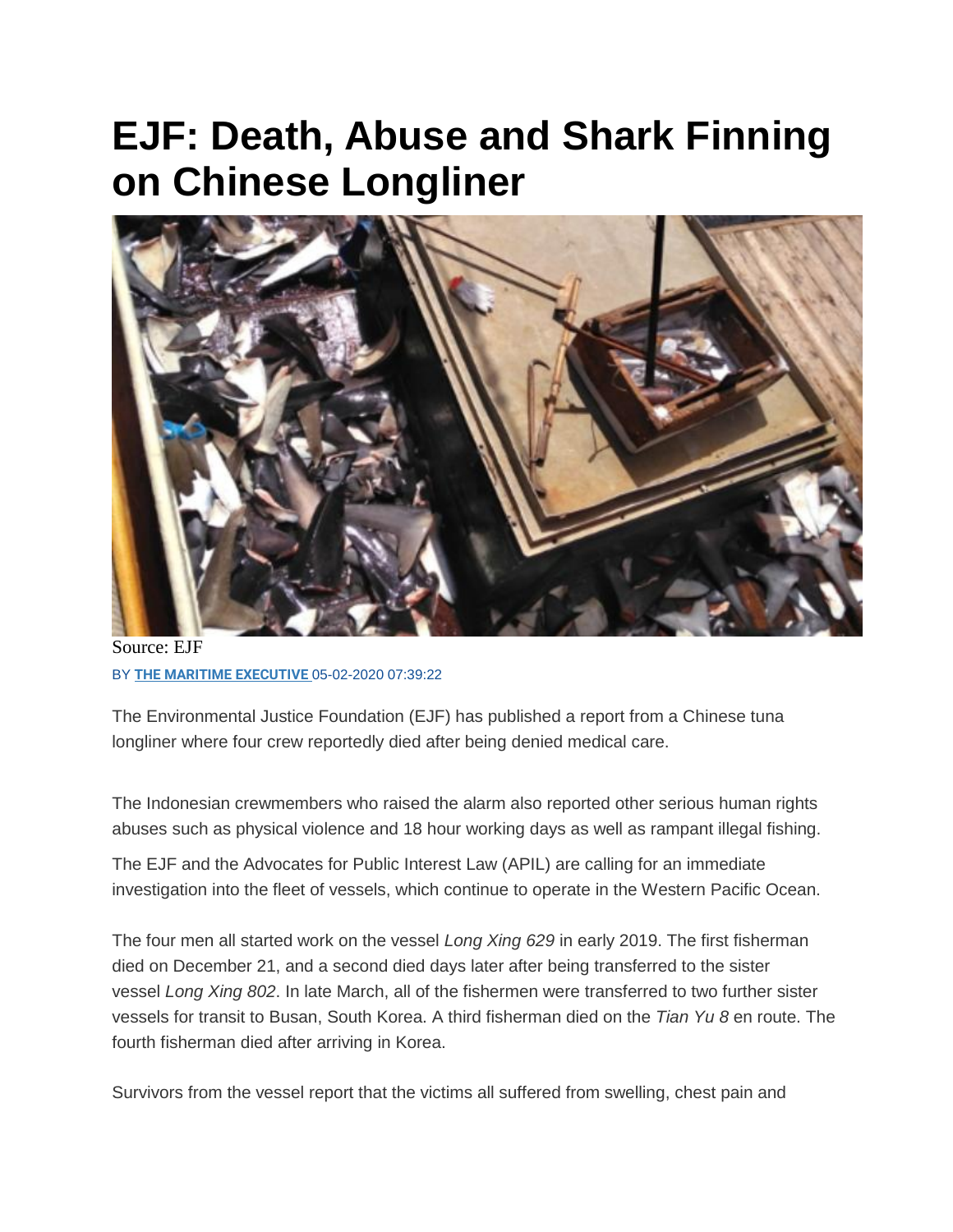breathing difficulties for weeks. Vessel captains allegedly refused to go to port to access appropriate medical care. Crew have connected the deaths to the poor quality of water provided on the vessels, however no autopsies were conducted.

The three crewmembers who died on their vessels were quickly buried at sea on the same day they died, despite contracts requiring vessel owners to repatriate bodies. The fourth crewmember died while in quarantine after arriving in Korea. He also did not receive medical care despite complaining of the same symptoms for two months, claim the crewmen who contacted EJF.

The crewmen allege that physical violence was committed by senior Chinese crewmembers against at least two Indonesian workers. They were made to work for 18 hours a day, and in some cases two days continuously without rest. The vessels remained at sea for over a year without calling at port. Indonesian crew reported that they were made to drink salty drinking water, while Chinese crew were given clean bottled water.

These reports came from Indonesian crewmembers originally from *Long Xing 629* now in Korea, where they were interviewed by lawyers from APIL.

According to their contracts, most of the crew had agreed to work for a monthly salary of \$300. Instead, many were paid \$42 per month, and the wage was subject to further deductions including recruitment fees and security deposits, meaning some were ultimately paid less than \$300 for the entire year. The first three months of wages were withheld to pay deductions. In addition to violating their employment contracts, these payment practices are indicators of forced labor, says EJF. The passports of all crew members were reportedly confiscated by the captain of at least one vessel when crew embarked at the start of their contract.

The crew from the *Long Xing 629* also reported industrial-scale illegal fishing and provided photographs and film showing shark finning of suspected critically endangered species. Despite the vessels being registered as tuna longliners, the workers stated that they targeted sharks using specific fishing gear with which they caught more than 20 animals a day, mounting to at least 16 boxes full of shark fins (each box weighing 45kg) when they left the vessel. Though China does not have rules prohibiting shark finning, the practice is in violation of measures set by the regional body that manages the Western Central Pacific Ocean.

Photographs provided by the crew suggest that some of the sharks finned were endangered and critically endangered, including Hammerhead sharks and Oceanic White Tips. Crew report that shark fins were boxed and trans-shipped between vessels to be brought to port for sale.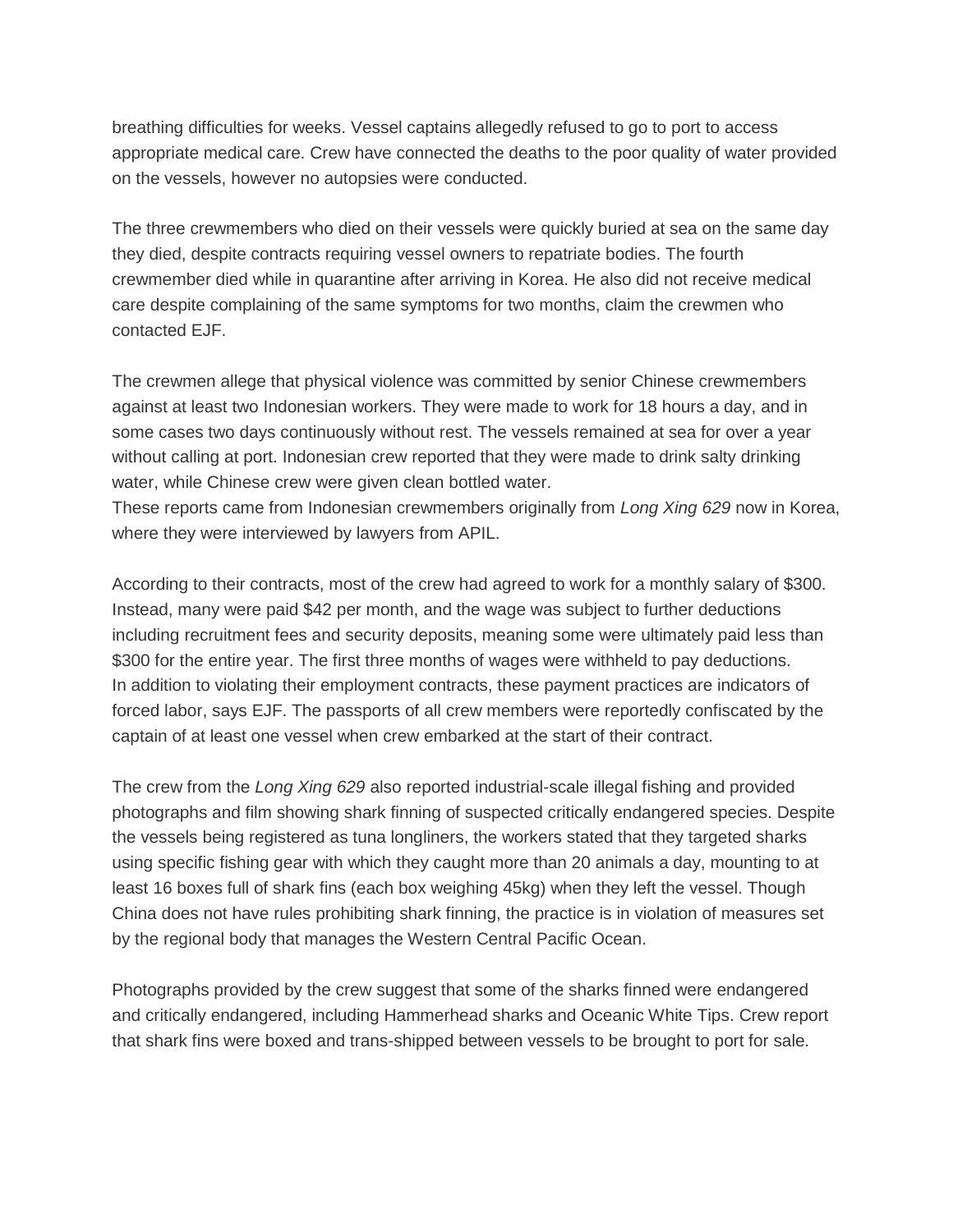

APIL and EJF are calling for an urgent investigation by Chinese and international authorities into the conduct of the fleet of vessels. APIL's Attorney JongChul Kim said: "The severe labor exploitation we witness in this case is only the tip of the iceberg. We must understand the structural and contractual mechanisms that prevents these people from leaving their job and forces them to work, even when they face extremely serious illnesses and gross human rights